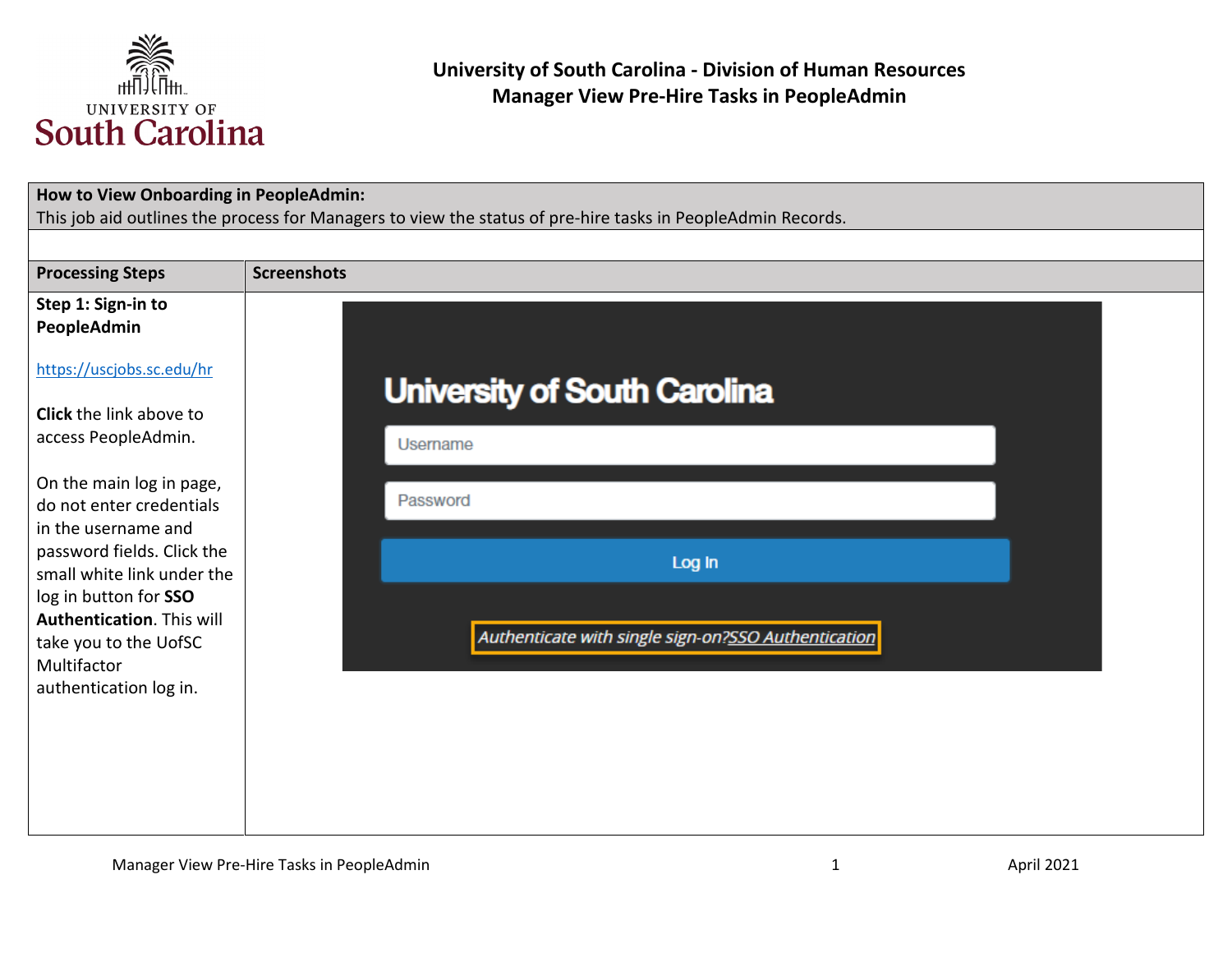

| <b>Step 2: Navigate to</b> |  |
|----------------------------|--|
| <b>Employee Records</b>    |  |
|                            |  |

From the PeopleAdmin homepage, click the *three blue dots* in the top left corner to access the module menu.

Select the **Employee Records** option from the module the menu. Note this will open a new tab in your internet browser.

| $\bullet\bullet\bullet$ | <b>Applicant Tracking System</b>                                     |          |                         |                          | Welcome,                | <b>My Profile</b><br>Help | logout (                                |
|-------------------------|----------------------------------------------------------------------|----------|-------------------------|--------------------------|-------------------------|---------------------------|-----------------------------------------|
|                         | <b>Sc</b> South Carolina                                             |          |                         |                          |                         |                           | User Group:<br>Employee<br>$\checkmark$ |
|                         |                                                                      |          |                         |                          |                         |                           | Shortcuts $\blacktriangleright$         |
|                         |                                                                      |          |                         |                          |                         | <b>My Filled Postings</b> | My Open                                 |
|                         | <b>Inbox</b>                                                         | Postings | <b>Hiring Proposals</b> | <b>Position Requests</b> | <b>Onboarding Tasks</b> | Last 30 days              | Postings                                |
|                         | <b>SEARCH</b>                                                        |          |                         |                          | Filters                 |                           |                                         |
|                         | There are no results to be displayed.                                |          |                         |                          |                         |                           | Average days your<br>inbox tasks wait   |
| $\bullet\bullet\bullet$ | <b>Applicant Tracking System</b><br><b>Applicant Tracking System</b> |          |                         |                          |                         |                           |                                         |
|                         | <b>D</b> Position Management                                         |          |                         |                          |                         |                           |                                         |
| Ń.                      | Employee Records <mark> </mark>                                      |          |                         |                          |                         |                           |                                         |
|                         |                                                                      |          |                         |                          |                         |                           |                                         |
|                         |                                                                      |          |                         |                          |                         |                           |                                         |
|                         |                                                                      |          |                         |                          |                         |                           |                                         |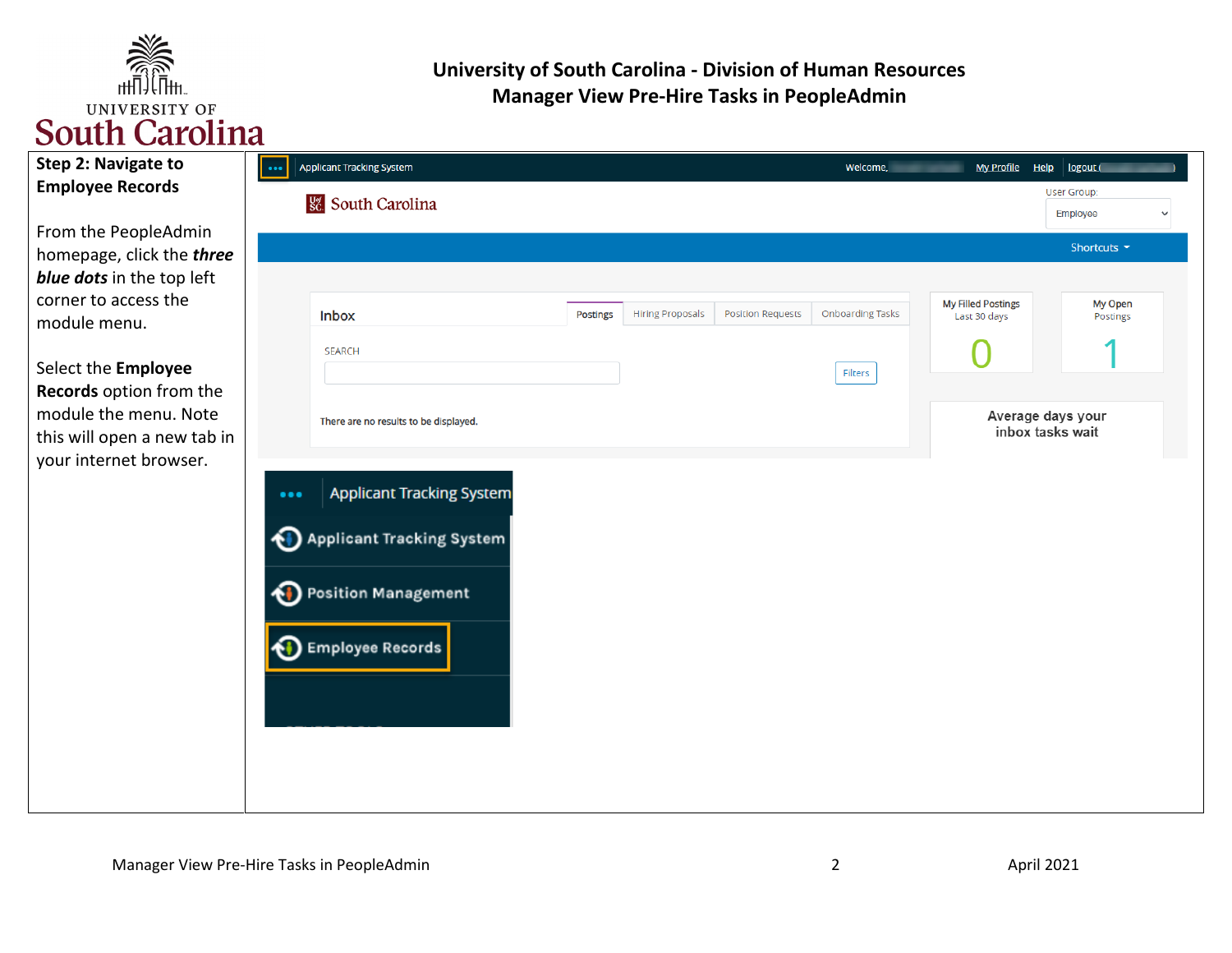

| Step 3: Searching for    |
|--------------------------|
| <b>Your New Employee</b> |
|                          |

In PeopleAdmin Records the default view is for you as an employee. To get to your new employee's onboarding tasks click the *magnifying glass icon* in the top right corner.

In the **User List** search, type your new employee's first and/or last name. Once you have finished typing the system will populate applicable results for you to select from. Click the *name* of your new employee.

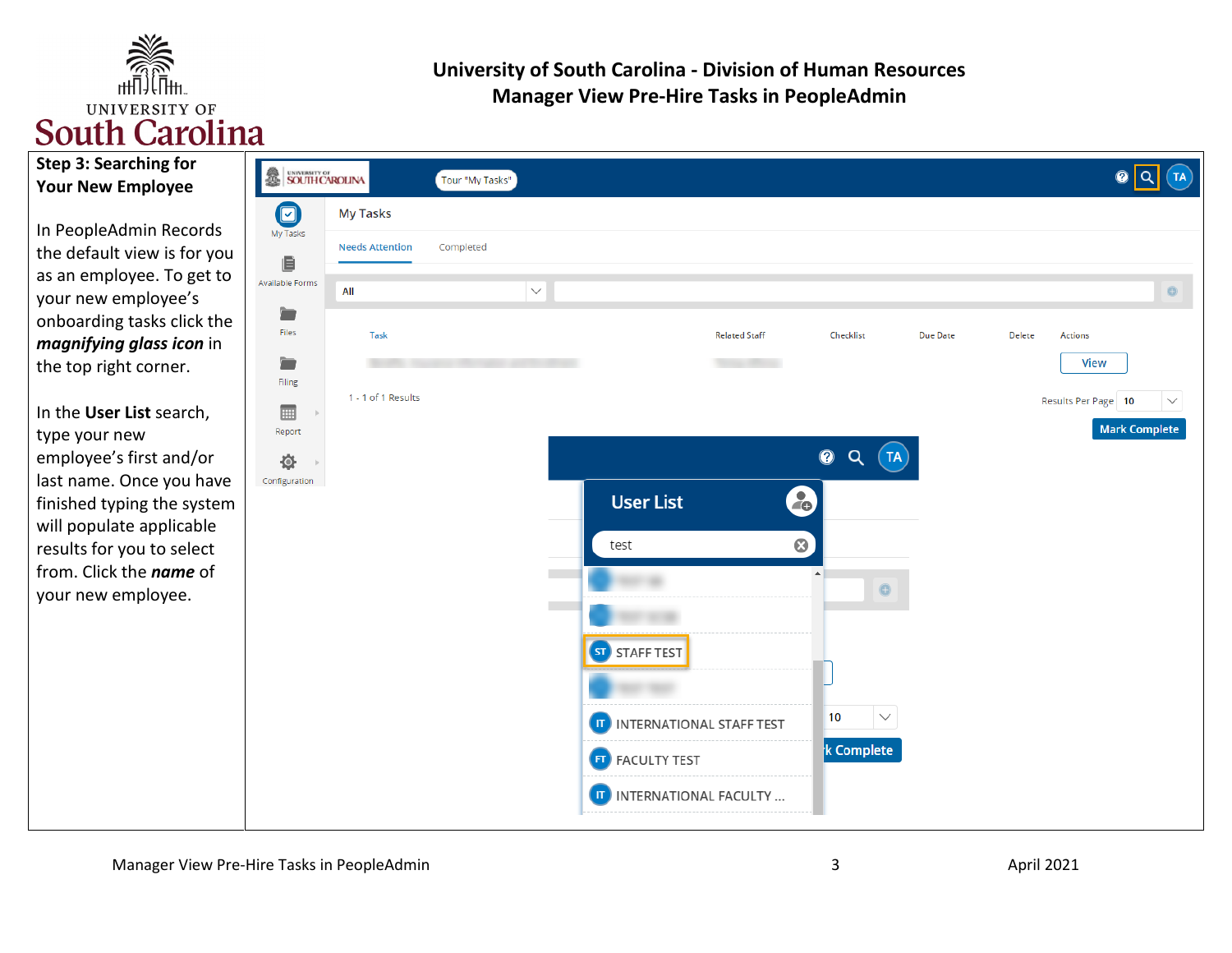

| <b>Step 4a: Viewing Pre-Hire</b><br><b>Task Status in</b>                                        | $\boxed{\checkmark}$                      | <b>Files</b><br>staff test<br>Employee ID: UserId_280293<br>Department: BFT Law Enforcement<br>Phone: 8031111111<br>Position Type: Staff<br>Email: test@staff4323.com<br>Supervisor<br><b>Folders and Checklists</b><br><b>File List</b><br><b>Folders</b> |           |            |     |         |           |  |
|--------------------------------------------------------------------------------------------------|-------------------------------------------|------------------------------------------------------------------------------------------------------------------------------------------------------------------------------------------------------------------------------------------------------------|-----------|------------|-----|---------|-----------|--|
| <b>PeopleAdmin Records</b>                                                                       | My Tasks<br>直<br>Available Forms<br>Files |                                                                                                                                                                                                                                                            |           |            |     |         |           |  |
| Only one Checklist will<br>appear, as your area's HR<br>Contact assigned when                    |                                           |                                                                                                                                                                                                                                                            |           |            |     |         |           |  |
| they finalized the hire<br>action in PeopleAdmin.                                                | <b>FILL</b>                               |                                                                                                                                                                                                                                                            |           |            |     |         |           |  |
| The Checklists you may<br>see assigned to your                                                   | Report                                    |                                                                                                                                                                                                                                                            |           |            |     |         |           |  |
| employees are based on<br>faculty or staff and                                                   |                                           | <b>Benefits</b>                                                                                                                                                                                                                                            | EEO       | I-9 Folder | OIS | Payroll | Personnel |  |
| international status:<br><b>Staff Pre-Hire</b><br>$\bullet$<br>Tasks                             |                                           |                                                                                                                                                                                                                                                            |           |            |     |         |           |  |
| <b>International Staff</b><br>$\bullet$<br>Pre-Hire Task<br><b>Faculty Pre-Hire</b><br>$\bullet$ |                                           | Professional<br>Development                                                                                                                                                                                                                                | Resources |            |     |         |           |  |
| Tasks<br>International<br>$\bullet$                                                              |                                           | Checklists                                                                                                                                                                                                                                                 |           |            |     |         |           |  |
| <b>Faculty Pre-Hire</b><br>Task                                                                  |                                           | $\bullet$<br>E                                                                                                                                                                                                                                             |           |            |     |         |           |  |
| Click on the Staff Pre-Hire<br>Tasks checklist to view                                           |                                           | Completed<br><b>Staff Pre-Hire Tasks</b>                                                                                                                                                                                                                   |           |            |     |         |           |  |
| the status of each task.<br>(Continued on next page)                                             |                                           | Assigned 03/24/2021                                                                                                                                                                                                                                        |           |            |     |         |           |  |